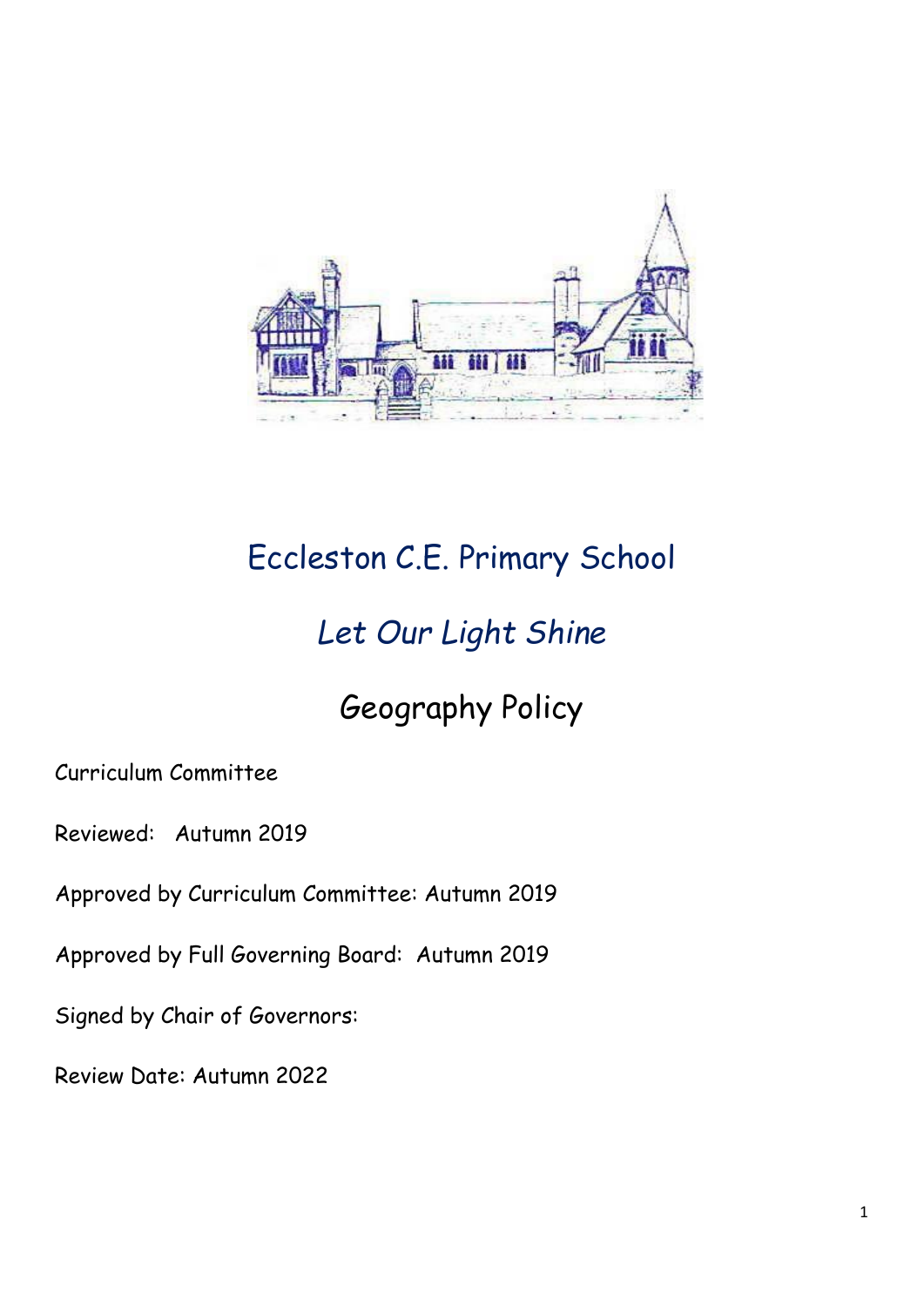### **Eccleston C.E. Primary School Geography Policy**

#### **Intent**

At Eccleston C.E. Primary School geography education is fully inclusive to every child. Our aims are to fulfil the requirements of the National Curriculum for Geography; providing a broad, balanced and differentiated curriculum; ensuring the progressive development of geographical concepts, knowledge and skills; and for the children to develop a love for geography. Furthermore, we aim to inspire in pupils a curiosity and fascination about the world and its people that will remain with them for the rest of their lives. Teaching should equip pupils with knowledge about diverse places, people, resources and natural and human environments, together with a deep understanding of the Earth's key physical and human processes. (The 2014 Primary National Curriculum in England)

Geography teaching at Eccleston C.E. Primary School has a wide application to everyday life, teaching the children to enjoy learning about the world and to have a better understanding of how people live in different locations.

The aims of teaching geography in our school are:

- To inspire pupils' curiosity to discover more about the world.
- To enable children to know about the location of the world's continents, countries, cities, seas and oceans.
- To develop in children the skills of interpreting a range of sources of geographical information including maps, diagrams, globes, aerial photographs and Geographical Information Systems (GIS).
- To help children understand how the human and physical features of a place shapes its location and can change over time.
- To provide opportunities to study geography across the curriculum.

#### **Implementation**

To ensure high standards of teaching and learning in geography, we implement a curriculum that is progressive throughout the whole school. Geography is taught as part of a half termly or termly topic, focusing on knowledge and skills stated in the National Curriculum. The geography curriculum at Eccleston C.E. Primary School is based upon the 2014 Primary National Curriculum in England, which provides a broad framework and outlines the knowledge and skills taught in each Key Stage. Teachers plan lessons for their class using our progression of knowledge and skills document. Teachers can use this document to plan their geography lessons suitable to their class's interests and what they want to learn. The progression document ensures the curriculum is covered and the skills/knowledge taught is progressive from year group to year group.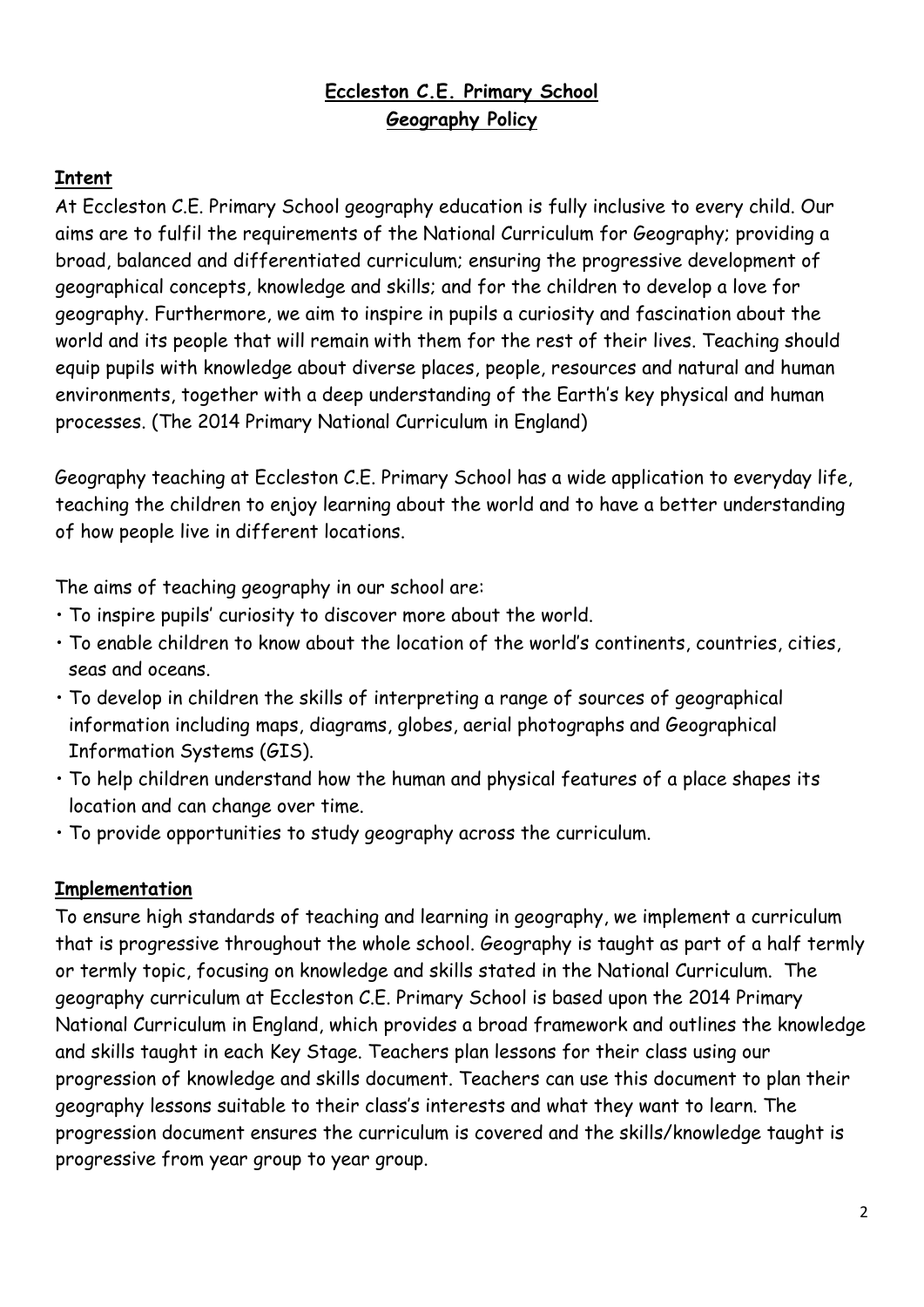All children at Eccleston have access to a challenging, broad and balanced geography curriculum regardless of gender, race, cultural or social background, special educational needs or being more able learners. At Eccleston we achieve this through the provision of suitable quality learning opportunities for each individual child, usually within their year group. When teaching geography, teachers follow the children's interests where possible to ensure their learning is engaging, as well as broad and balanced.

Geography teaching focuses on enabling children to think as geographers. A variety of teaching approaches are used based on the teacher's judgement. Educational visits are an excellent opportunity for teachers to plan for additional geography learning outside the classroom. At Eccleston C.E. Primary School, the children have many opportunities to experience geography on educational visits. Children carry out fieldwork in the local area and within the school grounds. Local museums also provide an opportunity to further geography learning, as well as trips to local woods, farms, castles and using map reading and other geographical skills during residential trips.

#### **Impact**

Our geography curriculum is high quality, well thought out and is planned to demonstrate progression. We focus on progression of knowledge and skills and discreet vocabulary progression also forms an important part of the units of work. Children will deepen their understanding of the interaction between physical and human processes and how this affects landscapes and environments.

We measure the impact of our curriculum through the following methods:

- Assessing children's understanding of topic linked vocabulary before and after the unit is taught.
- Pupil discussions about their learning.
- Images and videos of the children's practical learning.
- Geography book scrutinises carried out by the subject leader.
- Termly reporting of standards across the curriculum.
- Marking of written work in books.

#### **Marking and Assessment:**

During the planning stage, clear learning objectives for each lesson are set and opportunities for ongoing assessment are identified. As with all subjects taught at Eccleston C.E. Primary School, class teachers use assessment for learning to continually inform and adapt their planning to suit the needs of the children in their class. Whole class assessment sheets for geography are completed on a termly basis by each class teacher and given to the subject leader. Self-assessment and peer-assessment are also encouraged in order to foster independence and develop the children's evaluative skills.